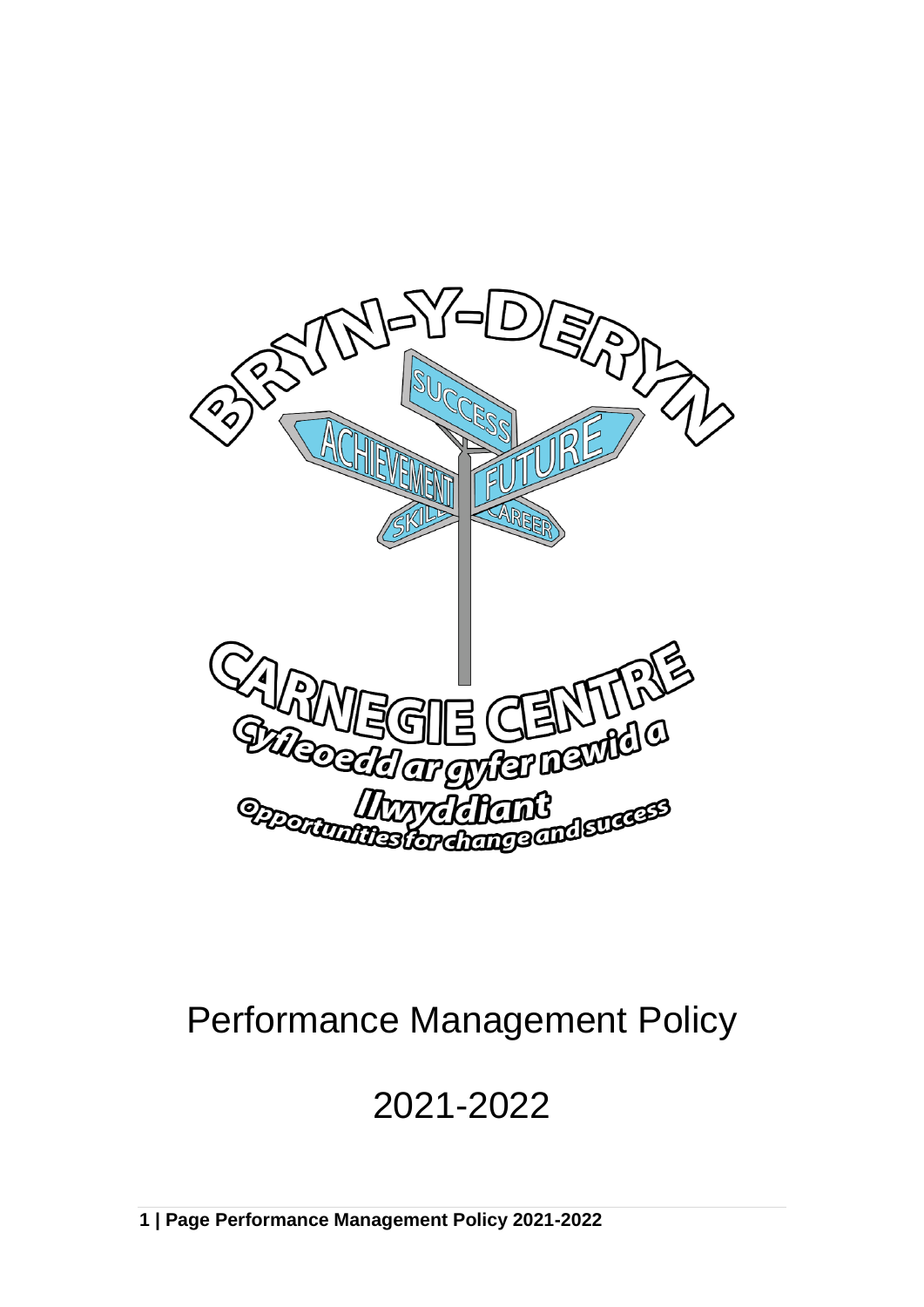### **Contents**

| 1. About this policy                                  | 3  |
|-------------------------------------------------------|----|
| 2. Principles underpinning performance management     | 4  |
| 3. Professional standards                             | 5  |
| 4. Timing of the performance management cycle         | 6  |
| 5. Appointment of appraisers                          | 7  |
| 6. The performance management plan                    | 8  |
| 7. The review meeting                                 | 9  |
| 8. The appraisal review statement                     | 10 |
| 9. Appeals                                            | 11 |
| 10. Use of appraisal statements                       | 12 |
| 11. Managing underperformance                         | 14 |
| Annex A: Template - PRD Record                        | 15 |
| Annex B: Template – performance management objectives | 17 |
| Annex C: Template – appraisal review statement        | 18 |
| Appendix: Training and development needs              | 19 |

This policy refers to the statutory arrangements for the performance management of teachers and head of centres/headteachers. When using this model policy schools are encouraged to also consider the performance management arrangements of all their staff. Although there is currently no statutory provision for the performance management of support staff we follow best practice for a school by using the format and cycle to performance manage all members of staff.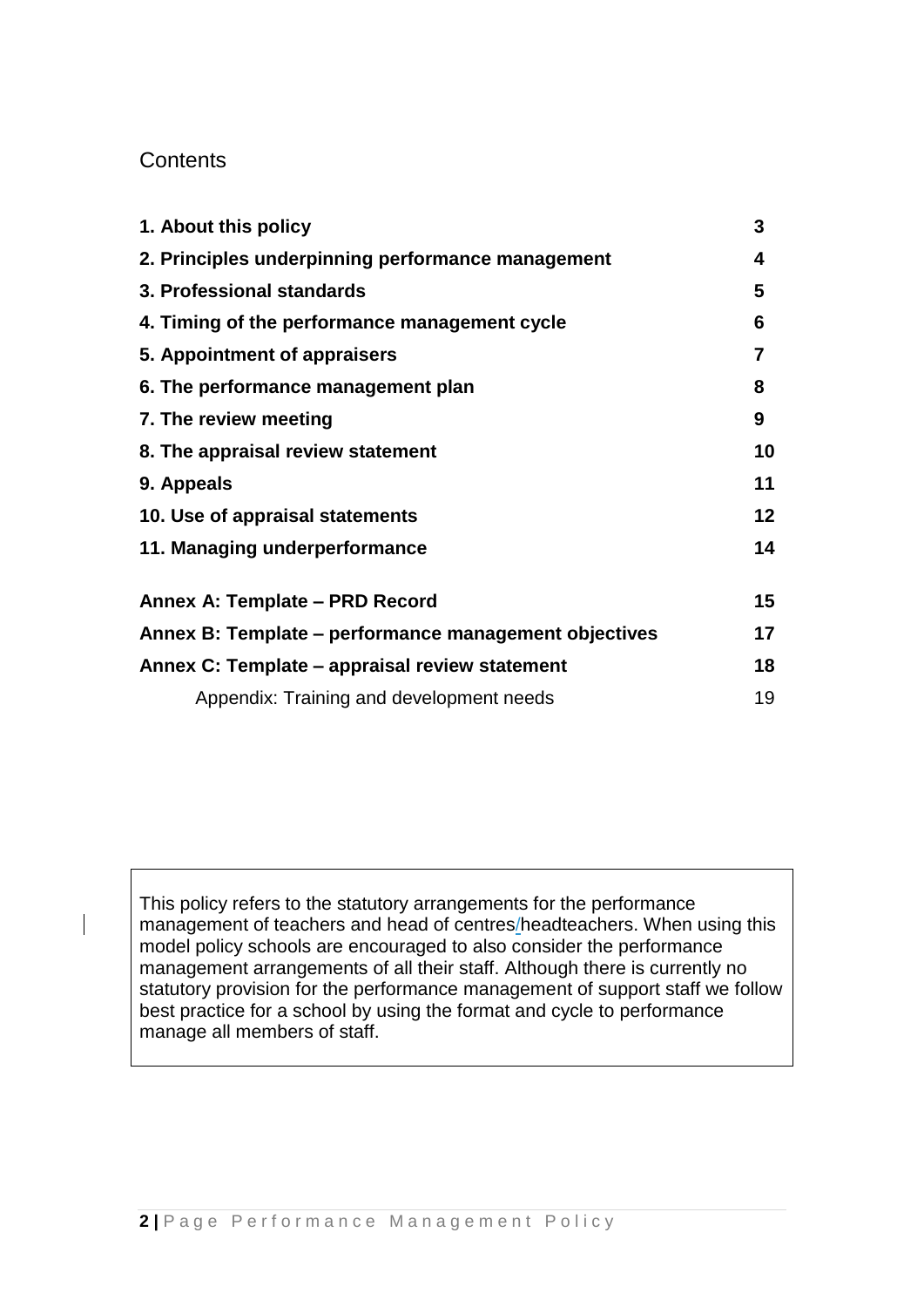## **1. About this policy**

This policy sets out the performance management arrangements for the head of centre and teachers of **Bryn y Deryn Pupil Referral Unit (PRU)**. It has been agreed by the management committee, head of centre and local authority and follows consultation with all staff members and recognised trade unions. It describes the purpose, procedures, roles and responsibilities that will ensure that the school's performance management arrangements contribute to the professional development of its staff and to the achievement of wider development objectives for the school and its learners.

The policy will be reviewed annually and any necessary amendments will be the subject of further consultation with staff members. The policy has not been reviewed before.

The head of centre will provide the management committee with an annual written report on the operation and effectiveness of this policy including the training and development needs arising from the performance management process.

All members of staff employed by the PRU will be included in the performance management cycle.

This policy has been produced with due regard to the current appraisal regulations and accompanying guidance published by the Welsh Government. These can be found at:

#### **Regulations**

[www.legislation.gov.uk/wsi/2011/2940/contents/made](http://www.legislation.gov.uk/wsi/2011/2940/contents/made)

#### **Guidance**

[www.wales.gov.uk/topics/educationandskills/publications/guidance/performan](http://www.wales.gov.uk/topics/educationandskills/publications/guidance/performance-man-for-teachers?lang=en) [ce-man-for-teachers?lang=en](http://www.wales.gov.uk/topics/educationandskills/publications/guidance/performance-man-for-teachers?lang=en)

This policy does not apply to:

- Newly qualified teachers (NQTs) undergoing their statutory period of induction who are exempted from performance management arrangements
- Teachers employed for a fixed period of less than one school term.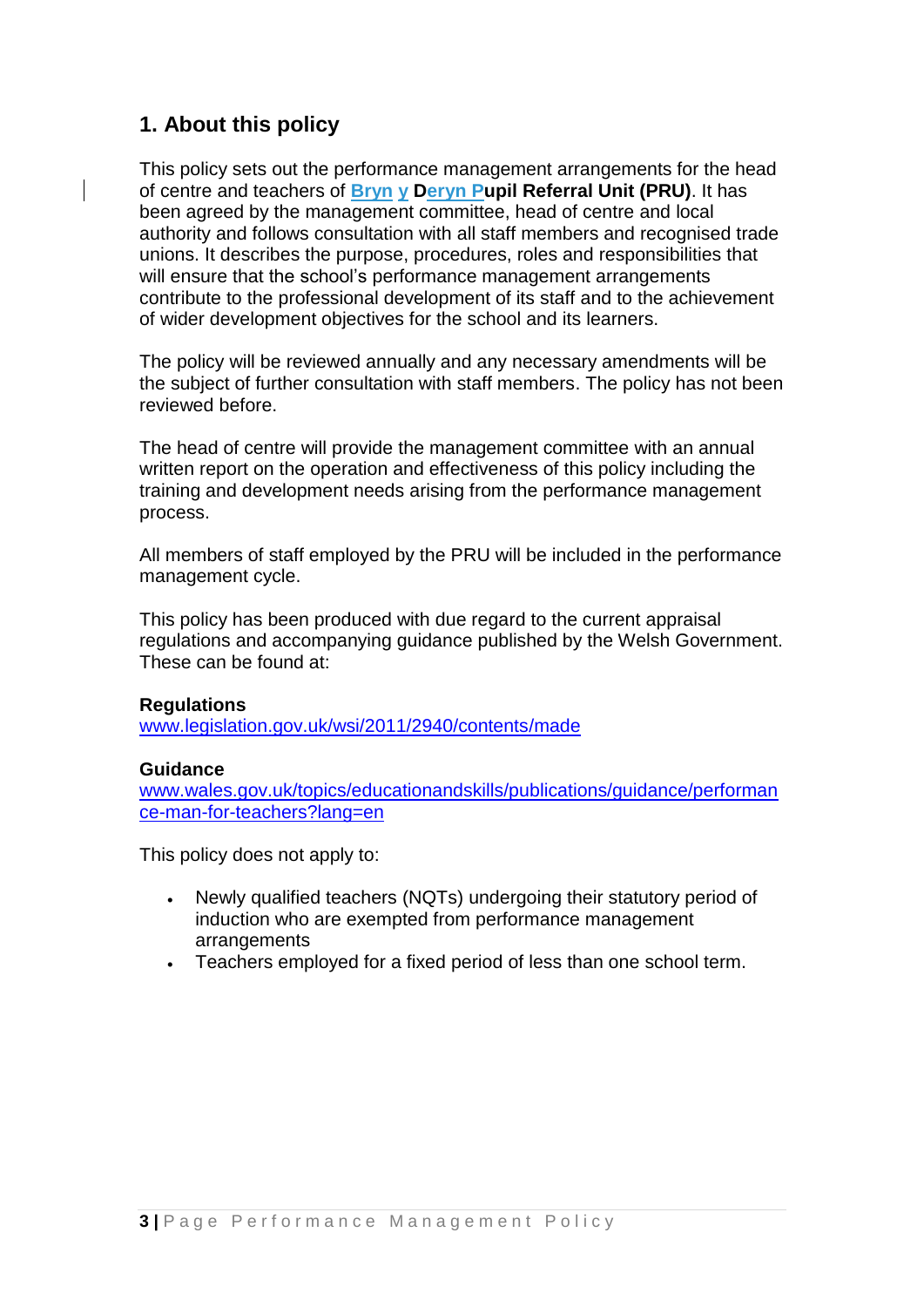## **2. Principles underpinning performance management**

The following principles will underpin our performance management arrangements.

- Trust, confidentiality and professional dialogue between appraiser and appraisee.
- Consistency so that all staff are treated fairly.
- Recognition of strengths and a commitment to share effective practice.
- A commitment to provide constructive feedback on performance.
- Rigorous and evidence-based.
- A shared commitment to meeting the school's improvement plan and appropriate national priorities.

## **3. Professional standards**

Teachers are required to meet the Practising Teacher Standards at the end of their induction period and must continue to meet them throughout their career. The head of centre is required to meet the Leadership Standards. Other practitioners may choose to use the Leadership Standards as a reference for their leadership development where this is identified as a priority for their professional development.

The professional standards should be considered as a whole to provide a backdrop to discussion and to help practitioners identify areas for further development.

The relevant professional standards can be found at:

[www.wales.gov.uk/topics/educationandskills/publications/circulars/practitioner](http://www.wales.gov.uk/topics/educationandskills/publications/circulars/practitioners/?lang=en) [s/?lang=en](http://www.wales.gov.uk/topics/educationandskills/publications/circulars/practitioners/?lang=en)

## **4. Timing of the performance management cycle**

The school's annual performance management cycle will start on **the last week of September** and be completed by **the end of the first week in November**

The appraisal cycle has been timed to link with the school's annual planning (MER) cycle.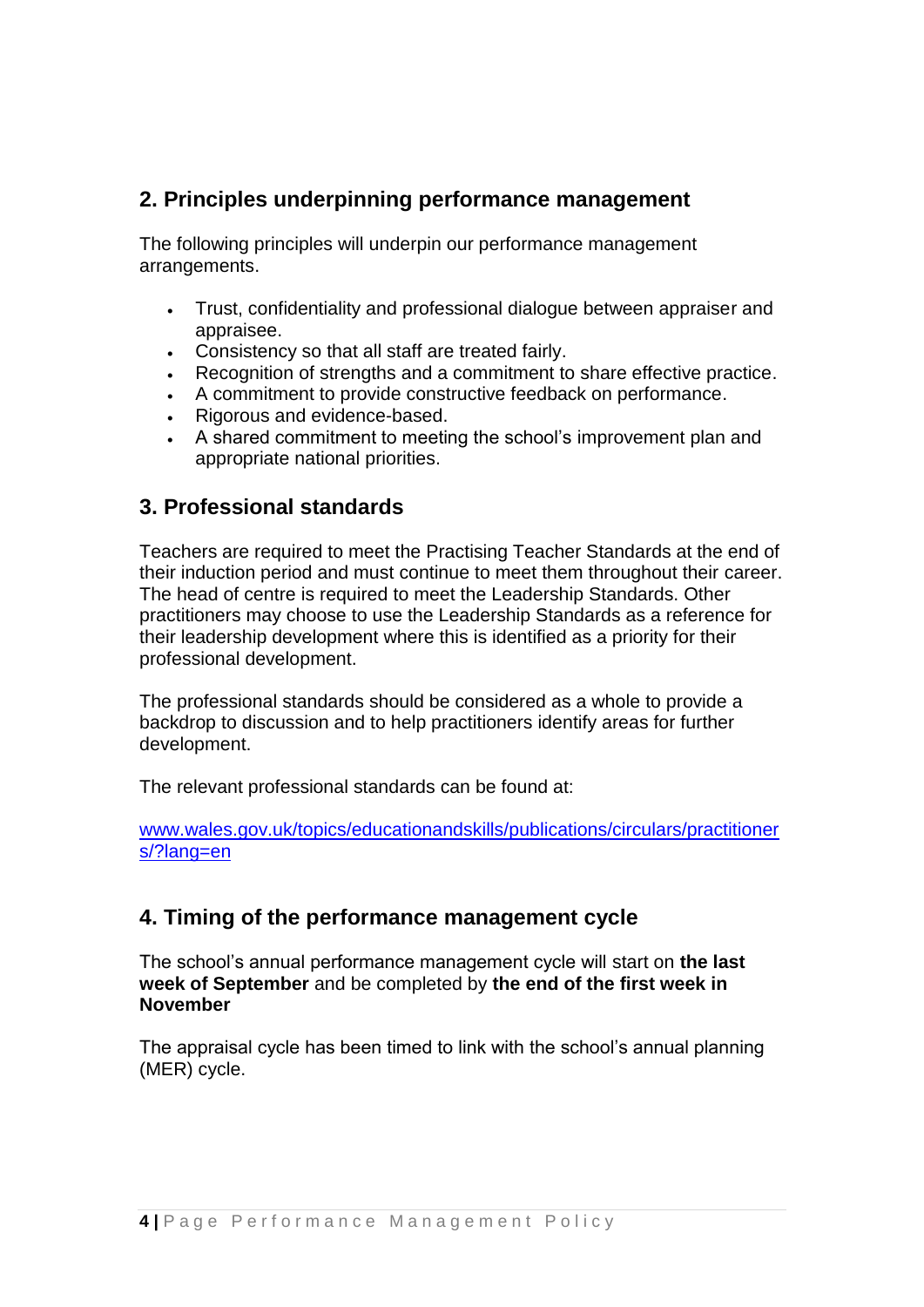## **5. Appointment of appraisers**

The head of centre will appoint an appraiser for every teacher in the school.

The head of centre's appraisal will be carried out by a panel consisting of:

- The Chair of the management committee
- The Headteacher of the commissioning school.
- The challenge advisor

### **6. The performance management plan**

Performance management will be a continuous cycle throughout the year involving three stages of planning, monitoring performance and reviewing performance.

The appraiser(s) will meet with the teacher/head of centre at the start of the cycle to plan and prepare for the annual appraisal. This meeting may be combined with the review meeting held at the end of the previous cycle.

The meeting will seek to agree the following:

- Objectives for the cycle and professional development activities to support achievement of the objectives
- The monitoring procedures including arrangements for observation of teaching on at least one occasion
- Any sources of information and data relevant to the objectives these should include an up-to-date practice, review and development (PRD) record and data/information drawn from existing sources.

A template for the PRD Record is at Annex A . A template for recording the objectives is at Annex B .

In the case of the head of centre's performance plan only, the chair of the management committee will provide, on request, a copy of the head of centre's objectives to Estyn.

The arrangements for monitoring performance against the objectives, including the use of observation, will be decided during the planning meeting and recorded by the appraiser(s).

The appraisee and appraiser(s) will keep progress under review throughout the cycle including the use of informal discussion as well as the more formal arrangements specified in the planning meeting. The PRD Record will provide a focus for these discussions.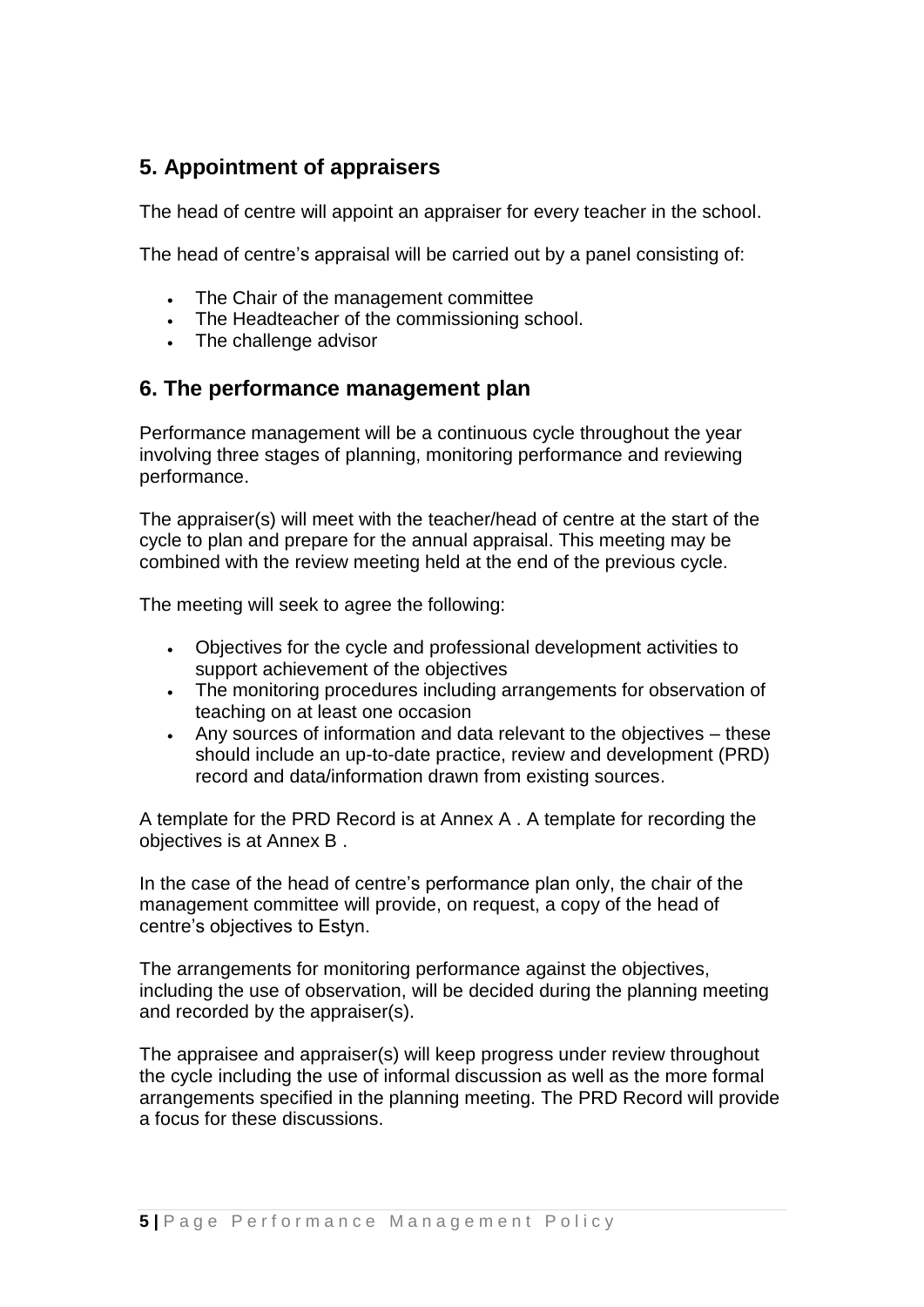## **7. The review meeting**

At the end of the performance management cycle a formal review meeting will be held where the appraiser and appraisee will discuss achievements, any areas for improvement and professional development activities. This meeting may be combined with the planning meeting for the next annual cycle.

The purpose of the review meeting will be to:

- Assess the extent to which the appraisee has met their objectives
- Determine whether there has been successful overall performance in confirming the appraisee continues to meet the relevant professional standards
- Identify the need for additional support, training or development and how this will be met.

## **8. The appraisal review statement**

Within ten school days of the review meeting the appraiser(s) will provide the appraisee with a written statement of the main points made at the review meeting and the conclusions reached. Annexed to the statement will be a summary of professional development needs and an indication of how these might be met.

The appraiser will seek to agree the final wording of the appraisal statement with the appraisee.

The appraisee may, within ten school days of receiving the final appraisal statement, add comments in writing. These comments will then form part of the statement.

Both the appraisal statement and the annex are confidential documents and must be kept in a secure place. The provisions of the Data Protection Act will be followed at all times.

A template for the 'Appraisal review statement' is at Annex C.

## **9. Appeals**

The appraisee may appeal against the appraisal statement within ten school days of receiving the appraisal statement. An appeals officer or, in the case of the head of centre, an appeals panel will be appointed to conduct a review.

All appeals will be conducted in accordance with the current Appraisal Regulations and the associated Welsh Government guidance.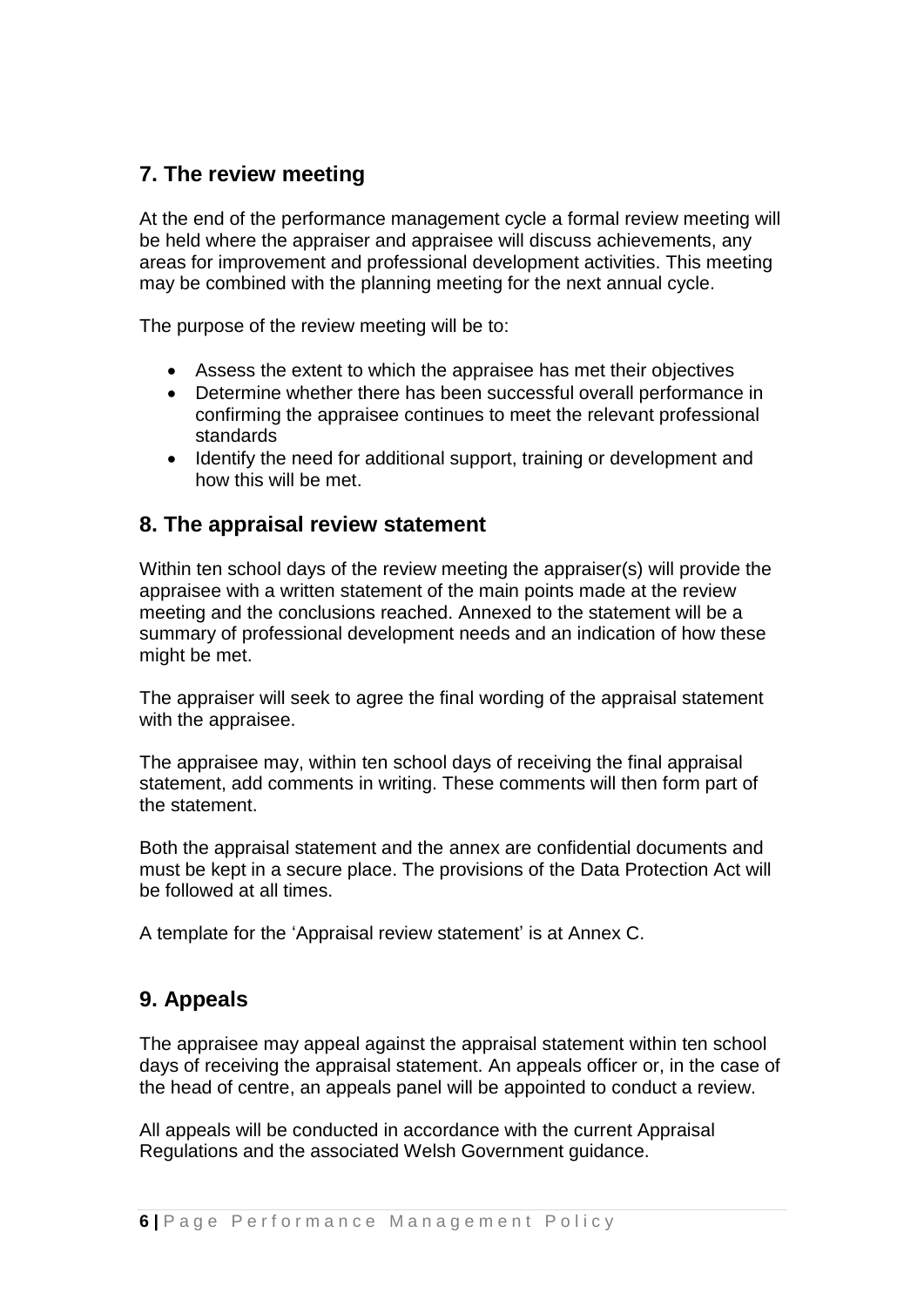In summary, the appeal process will involve the following stages.

- Appraisee lodges appeal with the management committee
- Appeals officer/panel appointed
- Appeals officer/panel provided with copy of appraisal statement within five school days of receiving notice of appeal
- Appeal review will be carried out within ten school days of receiving appraisal statement
- The appeals officer/panel must take into account any representations made by the appraisee
- The appeals officer/panel may then decide that:
	- The appraisal has been carried out satisfactorily
	- With the agreement of the appraiser(s), amend the appraisal statement
	- Order that a new appraisal be carried out.
- The appeals officer/panel can not determine that:
	- New objectives can be set
	- Existing objectives be revised.

## **10. Use of appraisal statements**

#### **Teachers**

The appraiser must give a copy of the appraisal statement to the appraisee and to the head of centre. In turn, the head of centre will, on request, provide a copy to:

- The appraiser
- An appeals officer
- Any management committee members responsible for making decisions or giving advice on matters in relation to pay

Where the appraisee is eligible for pay progression under the School Teachers Pay and Conditions Document (STPCD) the appraiser will provide a recommendation on pay progression to the head teacher in line with provisions of the STPCD.

The head of centre will provide a copy of the annex to the appraisal statement detailing professional development needs to the person with whole-school responsibility for planning provision for training and development.

The appraisal statement will be kept by the head of centre in a safe and secure place until at least three years after the next appraisal statement has been finalised.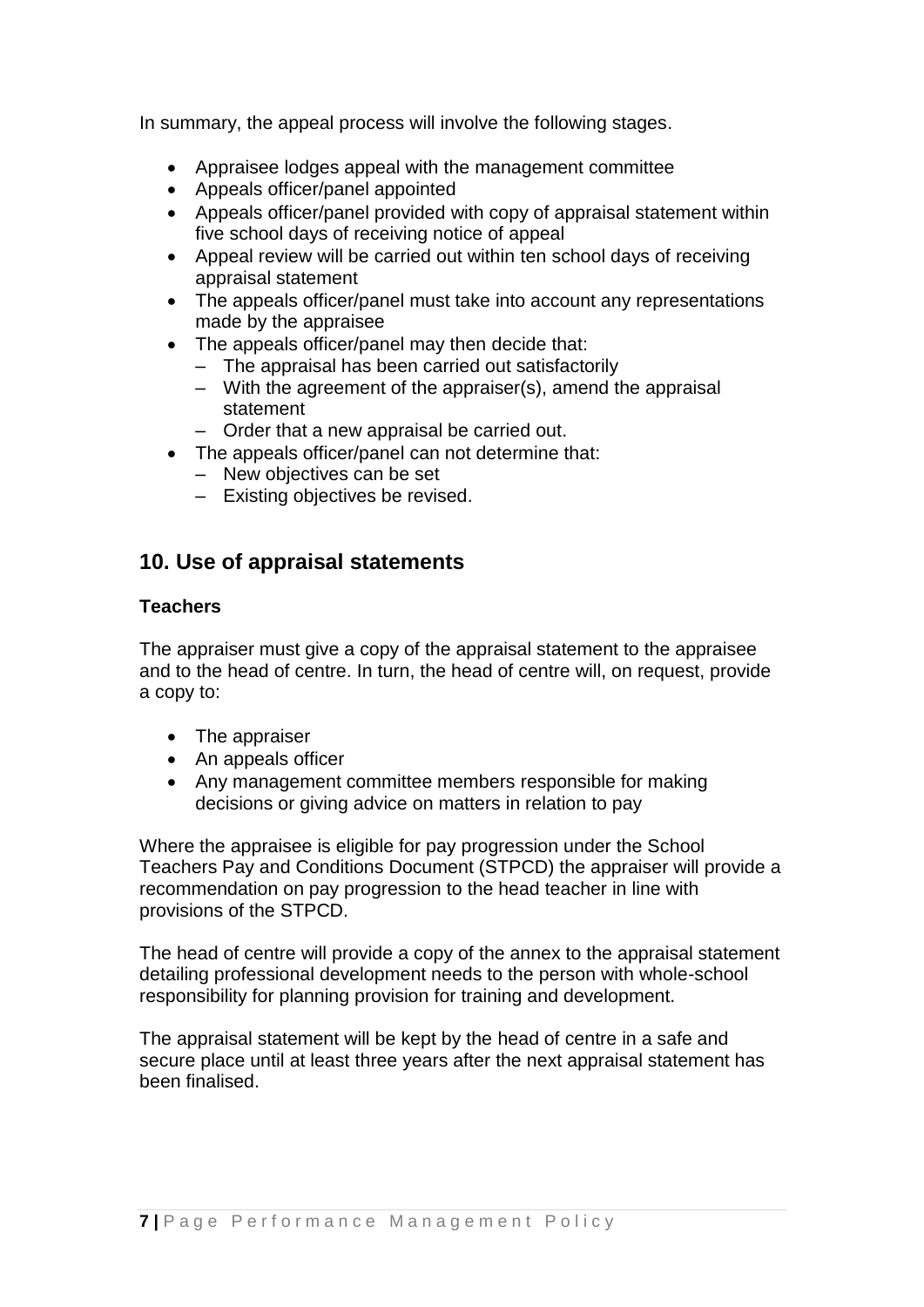#### **Head of Centre**

In the case of the head of centre's performance management the appraisers (the Challenge Advisor) will sign the copy of the appraisal statement and give to to the head of centre, the chair of the management committee and the head of the commissioning school. Appraisers will also, on request, provide a copy to any management committee members responsible for making decisions or giving advice on matters in relation to pay.

The chair of the management committee will also provide, on request, a copy of the head teacher's appraisal statement to:

- any officer designated by the chief education officer responsible for the performance of head of centres
- any appeals officer

The chair of the management committee will provide a copy of the annex to the appraisal statement detailing professional development needs to the person with whole-school responsibility for planning provision for training and development.

The appraisal statement will be kept by the management committee in a safe and secure place until at least three years after the next appraisal statement has been finalised. The head of centre will also keep a copy of the appraisal statement for the same period of time.

Information from the head of centre's appraisal statement may be taken into account by the management committee (or its committees) in matters relating to the promotion, discipline or dismissal of the head of centre or in relation to any discretion over pay.

### **11. Managing underperformance**

Effective line management arrangements, including the effective use of the procedures outlined in this policy, will help prevent underperformance through early identification, support and intervention.

The performance management procedures set out in this policy, including the review meeting and appraisal statement, do not form part of any disciplinary, competency or capability procedures. However, information from the appraisal statement can be taken into account when making decisions about performance, pay, promotion, dismissal, or disciplinary matters which may be triggered by other procedures.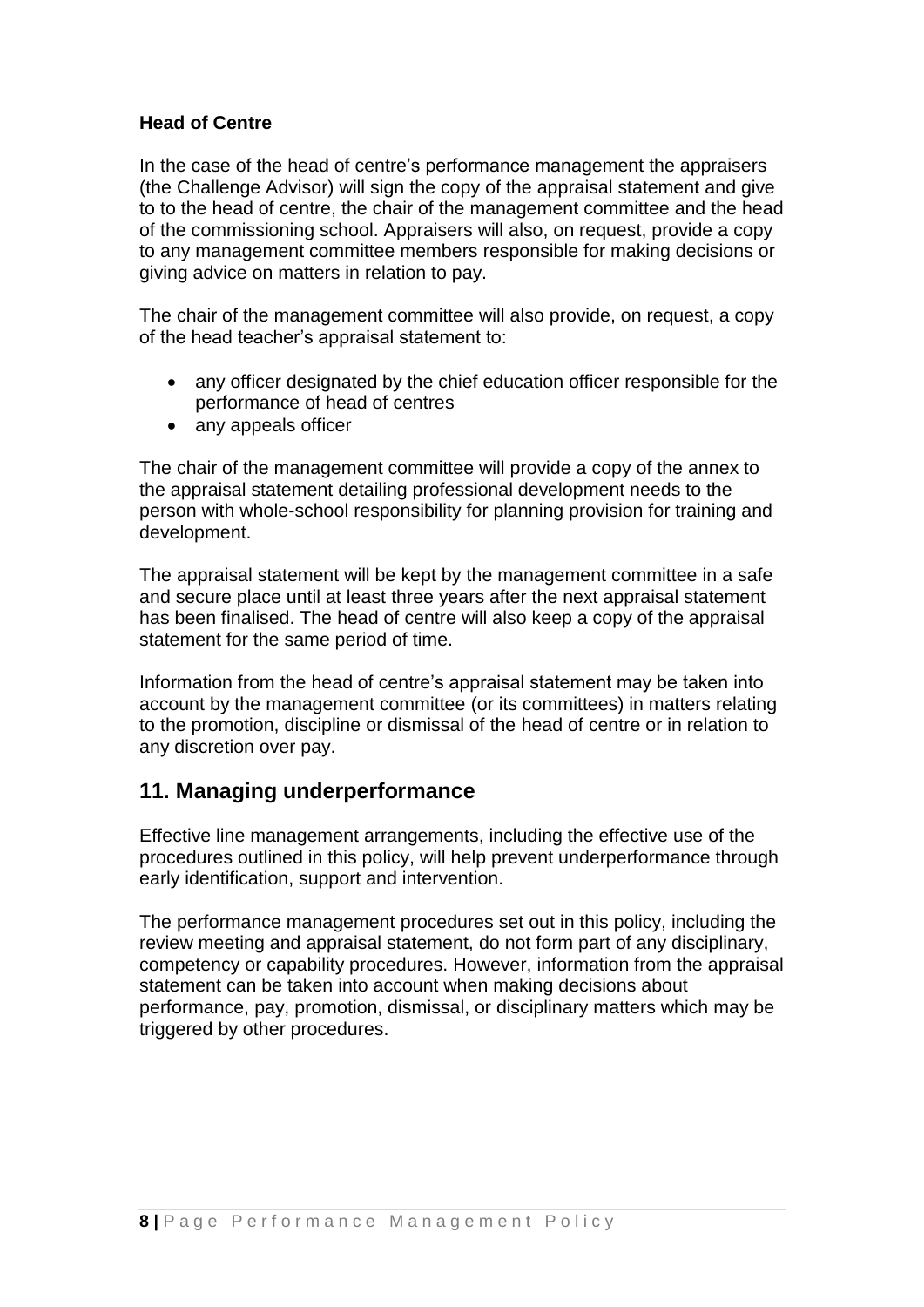## **Annex A: Practice, Review and Development Record**

| <b>Practice, Review and Development Record</b> | <b>Name:</b> | rom. | l O |
|------------------------------------------------|--------------|------|-----|

|            |                                                                                                                                                                                                                                                                                                                                                                                                                                                                                                                                                                                                          | Objective 1:         | Objective 2:         | Objective 3:         |
|------------|----------------------------------------------------------------------------------------------------------------------------------------------------------------------------------------------------------------------------------------------------------------------------------------------------------------------------------------------------------------------------------------------------------------------------------------------------------------------------------------------------------------------------------------------------------------------------------------------------------|----------------------|----------------------|----------------------|
|            |                                                                                                                                                                                                                                                                                                                                                                                                                                                                                                                                                                                                          | Enter objective here | Enter objective here | Enter objective here |
| Planning   | What is the focus of my objectives - how<br>$\bullet$<br>do they relate to school priorities?<br>What is the intended impact on my<br>$\bullet$<br>practice?<br>What do I need to find out - what do other<br>$\bullet$<br>people already know about it?<br>What data and evidence will I make use of?<br>$\bullet$<br>How will I use what I've found out to help<br>$\bullet$<br>me meet my objectives?<br>What actions and/or professional<br>$\bullet$<br>development activities am I planning?<br>What support will I need?<br>$\bullet$<br>How will I work with others to achieve my<br>objectives? |                      |                      |                      |
| Monitoring | What progress am I making in meeting my<br>$\bullet$<br>objectives?<br>What impact has there so far been on my<br>practice?<br>How do I know - what data and evidence<br>$\bullet$<br>am I using?<br>How are others involved in monitoring?<br>$\bullet$                                                                                                                                                                                                                                                                                                                                                 |                      |                      |                      |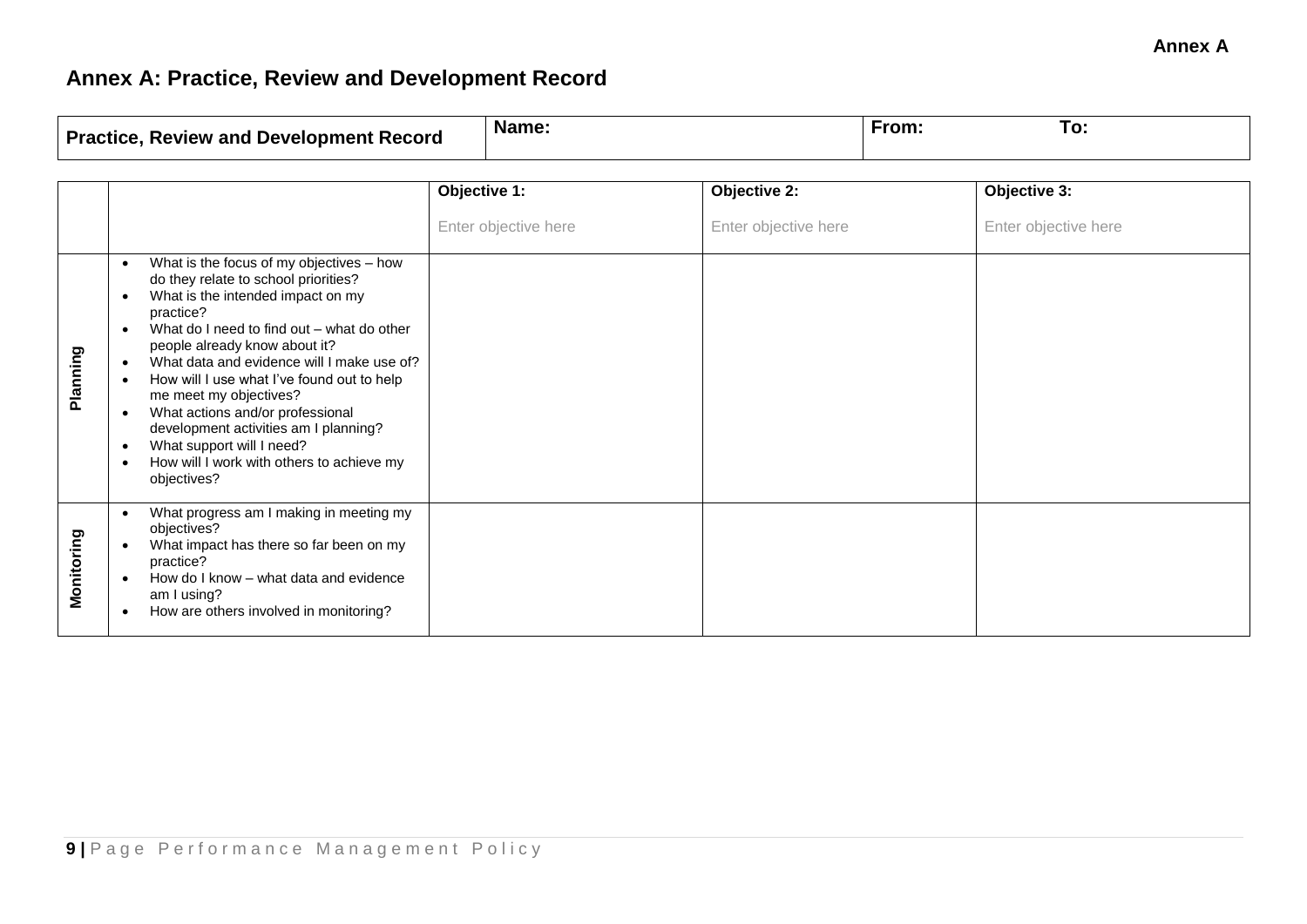| Reviewing | How well have I met my objectives?<br>$\bullet$<br>Are there any factors which have affected<br>$\bullet$<br>progress in meeting my objectives?<br>What have I found out?<br>$\bullet$<br>What has been the impact on my practice<br>$\bullet$<br>and/or learner outcomes?<br>How do I know - what data and evidence<br>$\bullet$<br>am I using?<br>What professional development activities<br>have I undertaken?<br>$\bullet$<br>What support has been provided to me?<br>$\bullet$<br>Do I need any follow up development?<br>$\bullet$ |  |  |  |
|-----------|--------------------------------------------------------------------------------------------------------------------------------------------------------------------------------------------------------------------------------------------------------------------------------------------------------------------------------------------------------------------------------------------------------------------------------------------------------------------------------------------------------------------------------------------|--|--|--|
|           |                                                                                                                                                                                                                                                                                                                                                                                                                                                                                                                                            |  |  |  |
|           |                                                                                                                                                                                                                                                                                                                                                                                                                                                                                                                                            |  |  |  |
|           |                                                                                                                                                                                                                                                                                                                                                                                                                                                                                                                                            |  |  |  |
|           |                                                                                                                                                                                                                                                                                                                                                                                                                                                                                                                                            |  |  |  |
|           |                                                                                                                                                                                                                                                                                                                                                                                                                                                                                                                                            |  |  |  |
|           |                                                                                                                                                                                                                                                                                                                                                                                                                                                                                                                                            |  |  |  |
|           |                                                                                                                                                                                                                                                                                                                                                                                                                                                                                                                                            |  |  |  |
|           | 10   Page Performance Management Policy                                                                                                                                                                                                                                                                                                                                                                                                                                                                                                    |  |  |  |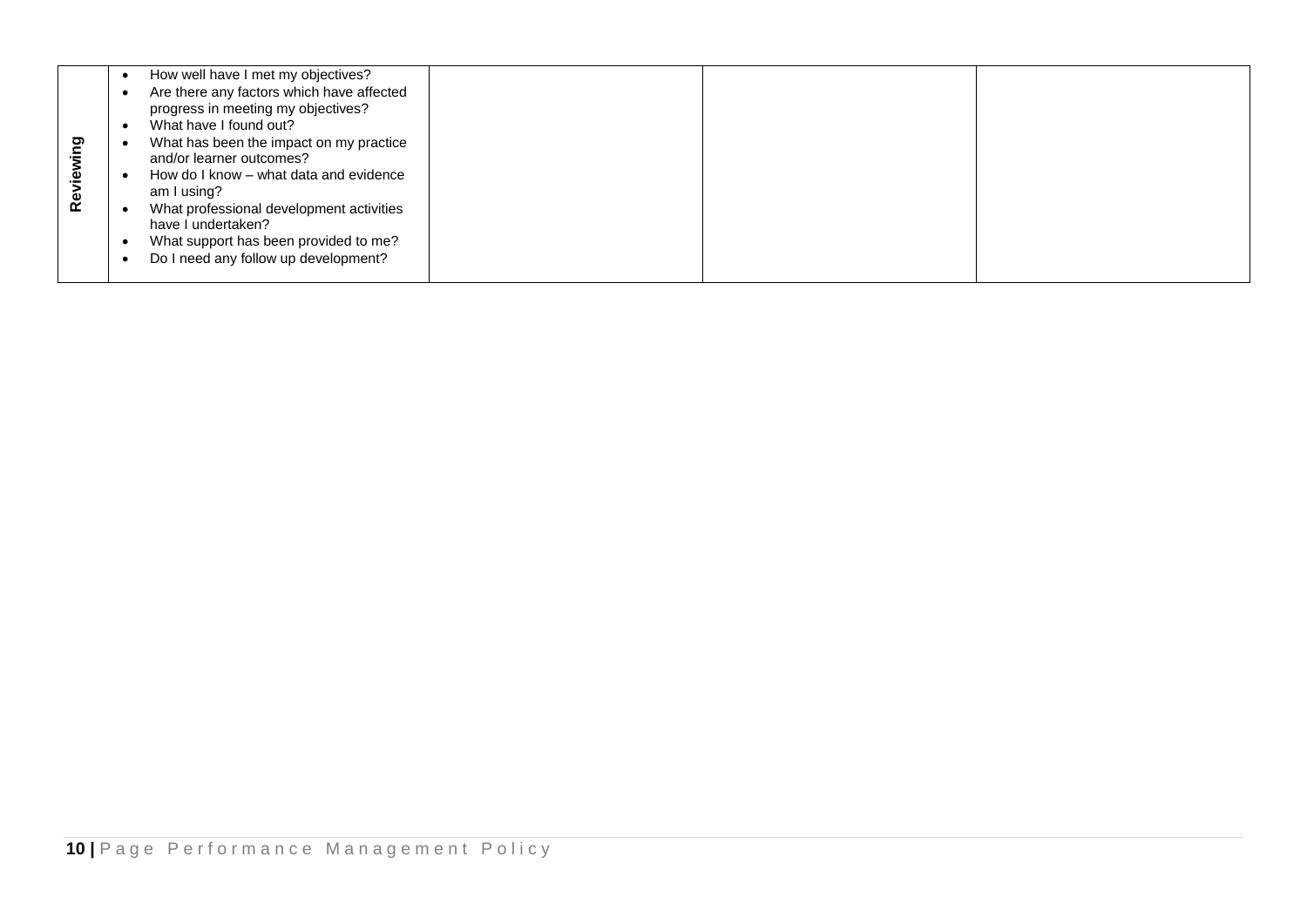## **Practice, Review and Development Record**

#### **Purpose of the PRD Record**

The purpose of the PRD Record is to support practitioners in:

- meeting the requirements of the appraisal regulations to keep an up-to-date record of:
	- o Their own assessment of their performance against their performance management objectives
	- o Professional development undertaken or other support provided and how this is contributing to the achievement of objectives
	- o Any factors which the practitioner considers are affecting performance against the objectives
- Reflecting regularly on their practice including the use of relevant data and evidence to review their practice and identify priorities for professional development
- Providing a focus for discussion during the planning, monitoring and reviewing stages of the performance management cycle.

#### **Completing the PRD Record**

The following guidance will assist practitioners in completing their PRD Record during the performance management cycle. The guidance is intended to ensure the PRD Record supports the practitioner in their work without being burdensome to complete.

The PRD Record should be regularly updated – this does **not** need to be daily or even weekly but at key points throughout the performance management cycle. In reflecting regularly on their practice, practitioners should use their professional judgement to decide the points at which the record is updated so that it remains relevant and up-to-date.

- The template makes provision for up to three objectives. The template can be adapted where additional objectives have been identified.
- The template is arranged to reflect the performance management cycle of planning, monitoring and reviewing. Each section has a number of 'prompts' designed to assist practitioners to reflect on key aspects of their practice and professional development. Practitioners may find it helpful to base their PRD records around answers to some or all of these prompts.
- Entries should be concise but sufficiently detailed to serve as a basis for discussion. Lengthy prose responses are not necessary and practitioners may choose to adopt a 'bullet point' style approach.
- It is recommended that the PRD Record is maintained in electronic form as this will facilitate easier amendment and updating.
- Where objectives are linked it may be more appropriate to 'write across' columns to avoid making duplicate entries.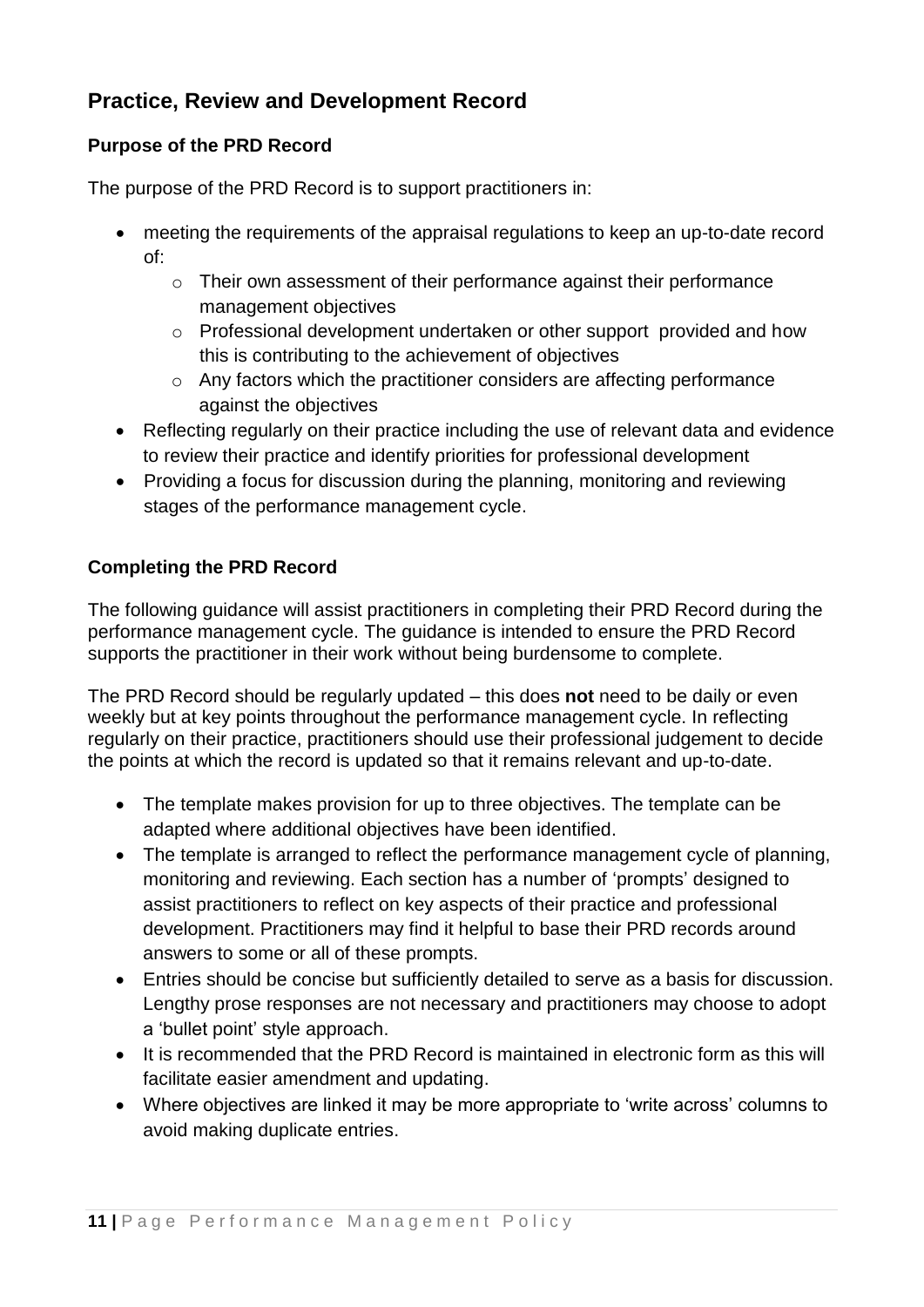## **Annex B: Template – performance management objectives**

Appraisee: …………………………………………

Job title: …………………………………………

Period covered by objectives: ……………………to…………………………..

| Objectives*                                                                        | Objective 1:           | <b>Objective 2:</b>    | <b>Objective 3:</b>    |
|------------------------------------------------------------------------------------|------------------------|------------------------|------------------------|
|                                                                                    | [Enter objective here] | [Enter objective here] | [Enter objective here] |
| Professional<br>development<br>and/or support<br>required to<br>meet<br>objectives |                        |                        |                        |
| Monitoring<br>procedures to<br>be used                                             |                        |                        |                        |
| Relevant data<br>and/or<br>information to<br>be used                               |                        |                        |                        |

\*If more than three objectives use continuation sheet

Date of planning meeting: ……………………………...

Appraisee comments (where required):

| Date: |
|-------|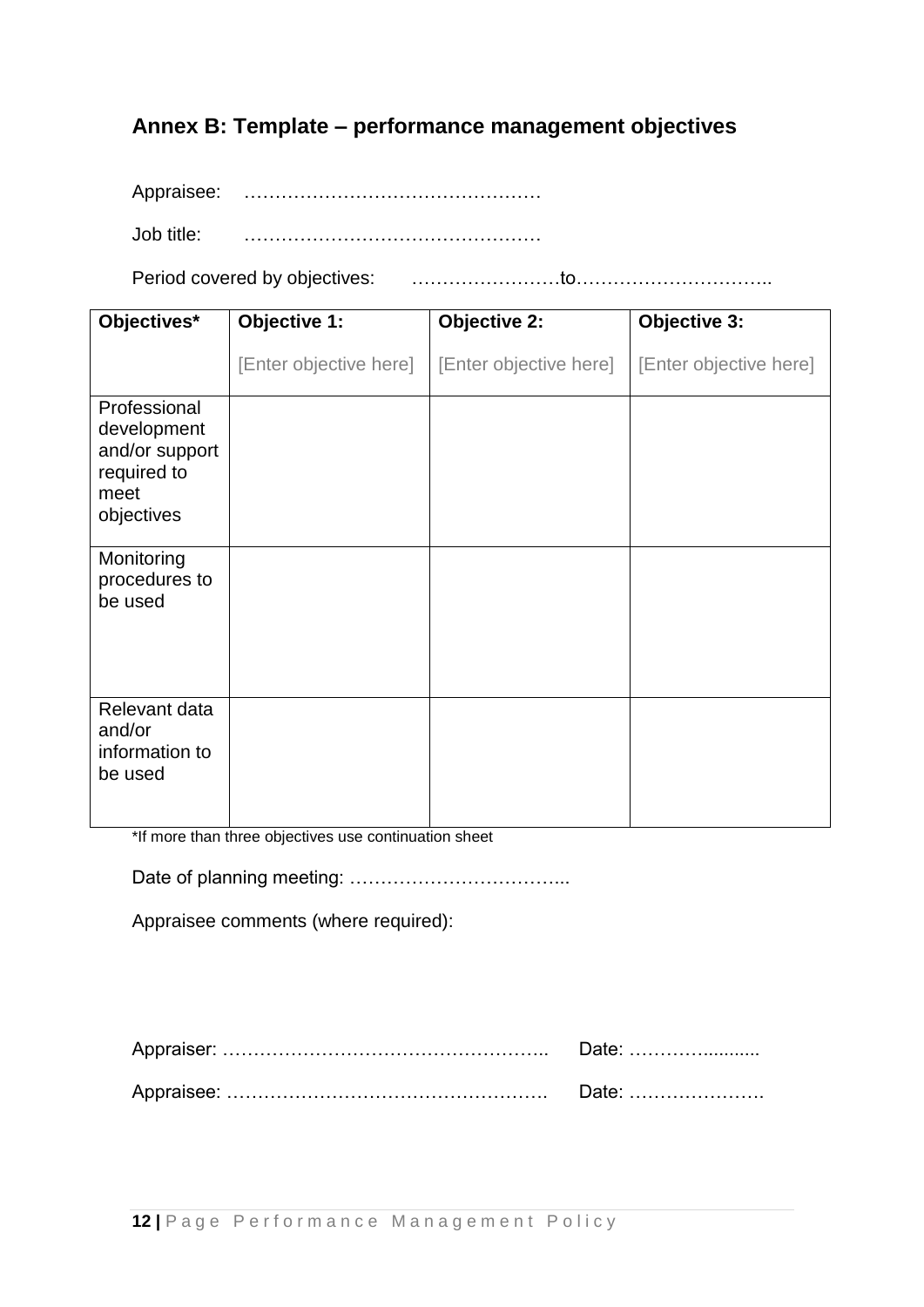## **Annex C: Template – appraisal review statement**

Appraisee: …………………………………………

Job title: …………………………………………

**1. The extent to which the objectives have been met:**

#### **2. Overall performance**

Determination of successful overall performance considered against the relevant professional standards as a whole:

#### **3. Development needs**

Details of any identified need for additional support, training or development and how this may be met (if applicable):

#### **4. Pay progression**

Recommendation on pay progression (where applicable):

#### **5. Appraisee comments (where applicable):**

**13** | Page Performance Management Policy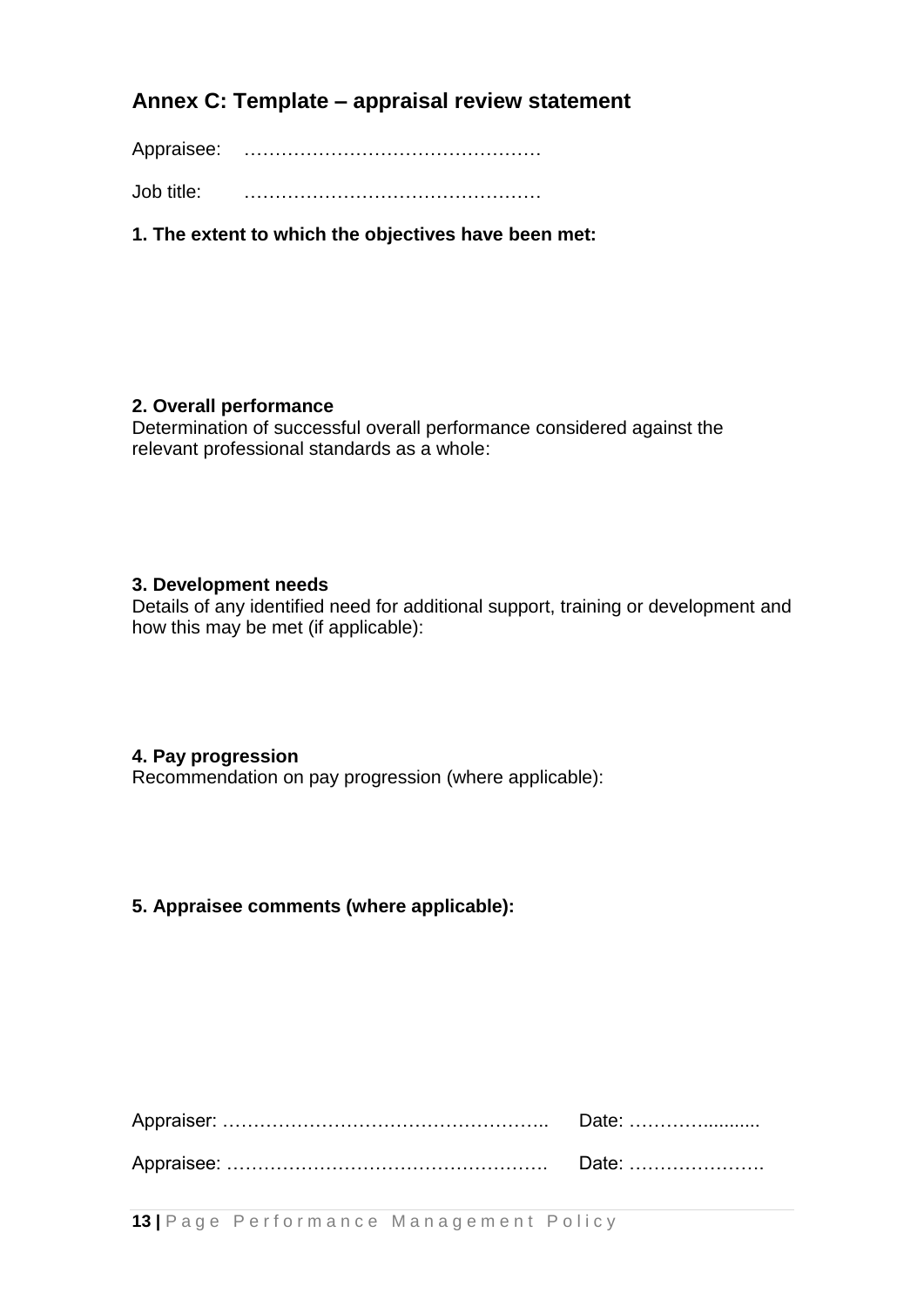## **Appendix: Training and development needs**

Appraisee: ………………………………………

Job title: …………………………………………

| <b>Needs</b>                        | How needs may be met | <b>Timescale</b> |
|-------------------------------------|----------------------|------------------|
| [Enter description<br>of need here] |                      |                  |
| [Enter description<br>of need here] |                      |                  |
| [Enter description<br>of need here] |                      |                  |
| [Enter description<br>of need here] |                      |                  |

| <b>Date:</b> |
|--------------|
|              |